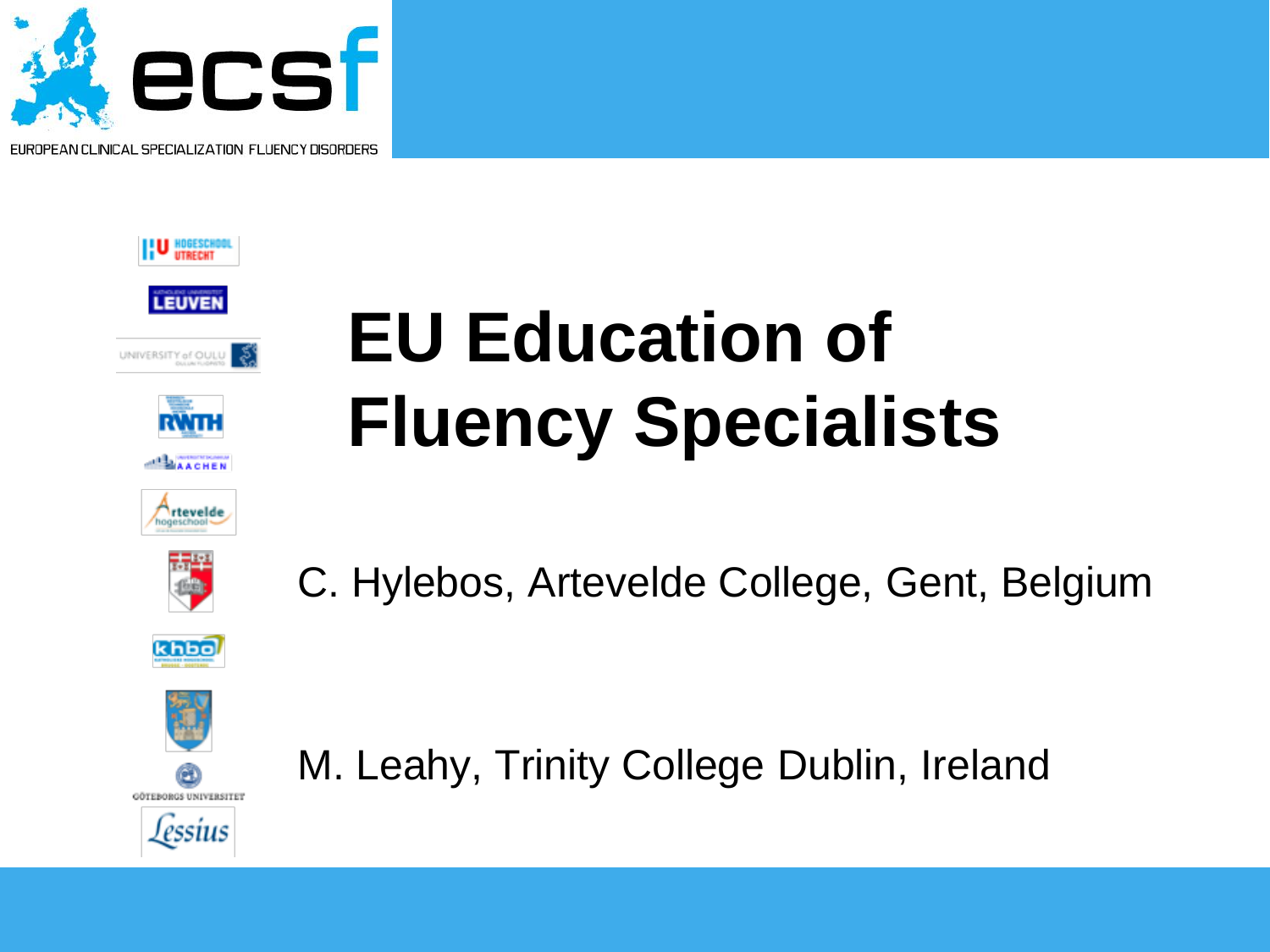

## **Background**

### • Evolution in the field of SLT

Broadening of SLT field More specialized knowledge available

### Specifically for fluency disorders

ASHA 2001 Omnibus Survey: SLT caseload For SLT in all settings combined, 65% see fluency cases

45% voice 27% aphasia

For SLT in school settings, 78% report to see fluency cases. => stuttering is a disorder that SLTs commonly treat

**BUT** Absolute numbers of individuals seen for a specific disorder **Fluency: absolute lowest of all conditions that SLTs treat: 2,4% (Bernstein-Ratner 2006)**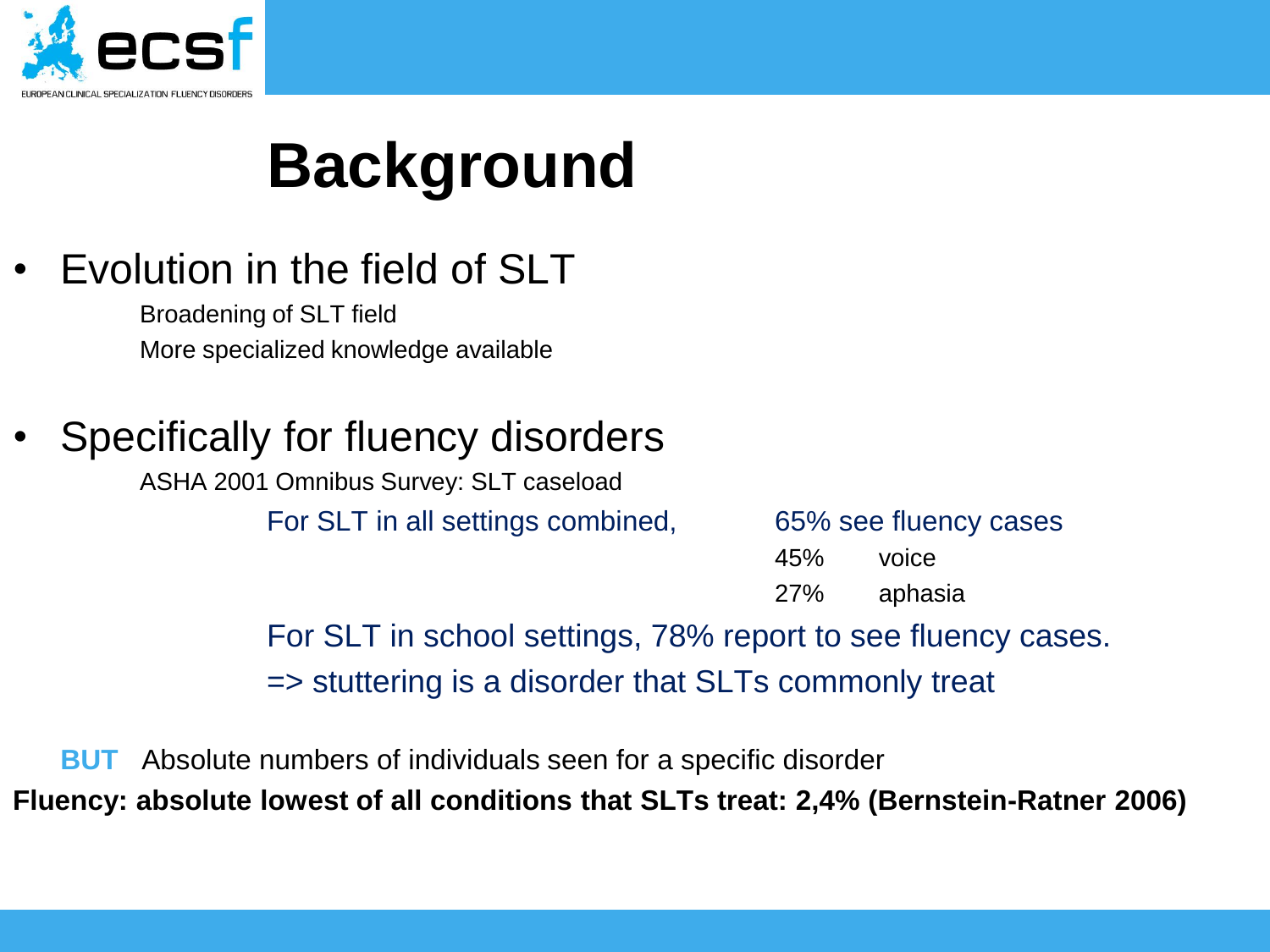

### **Background**

- Public expects SLTs to treat fluency disorders **but**
	- Bernstein Ratner (2006) "effective fluency treatment is not a skill that can be learned on the job since the absolute numbers of cases per clinician is the lowest of all disorders, allowing little opportunity to hone skills."
	- Sommers & Caruso (1995) "stuttering is one of the least understood of all communicative disorders and SLTs feel less comfortable in treating this disorder..."
	- Leahy et al., (2003) there is a small number of students in each year of education who show a specific interest in stuttering and fluency disorders
	- Yaruss & Quesal (2002) "There is an accompanying sense in graduate curricula that it is an uncommon disorder and thus not merit a prominent place in the curriculum & clinical training"
	- Brisk, et al (1997) "The profession as a whole needs to offer quality continuing education programs, particularly in the area of treatment for preschool children and adolescents who stutter...'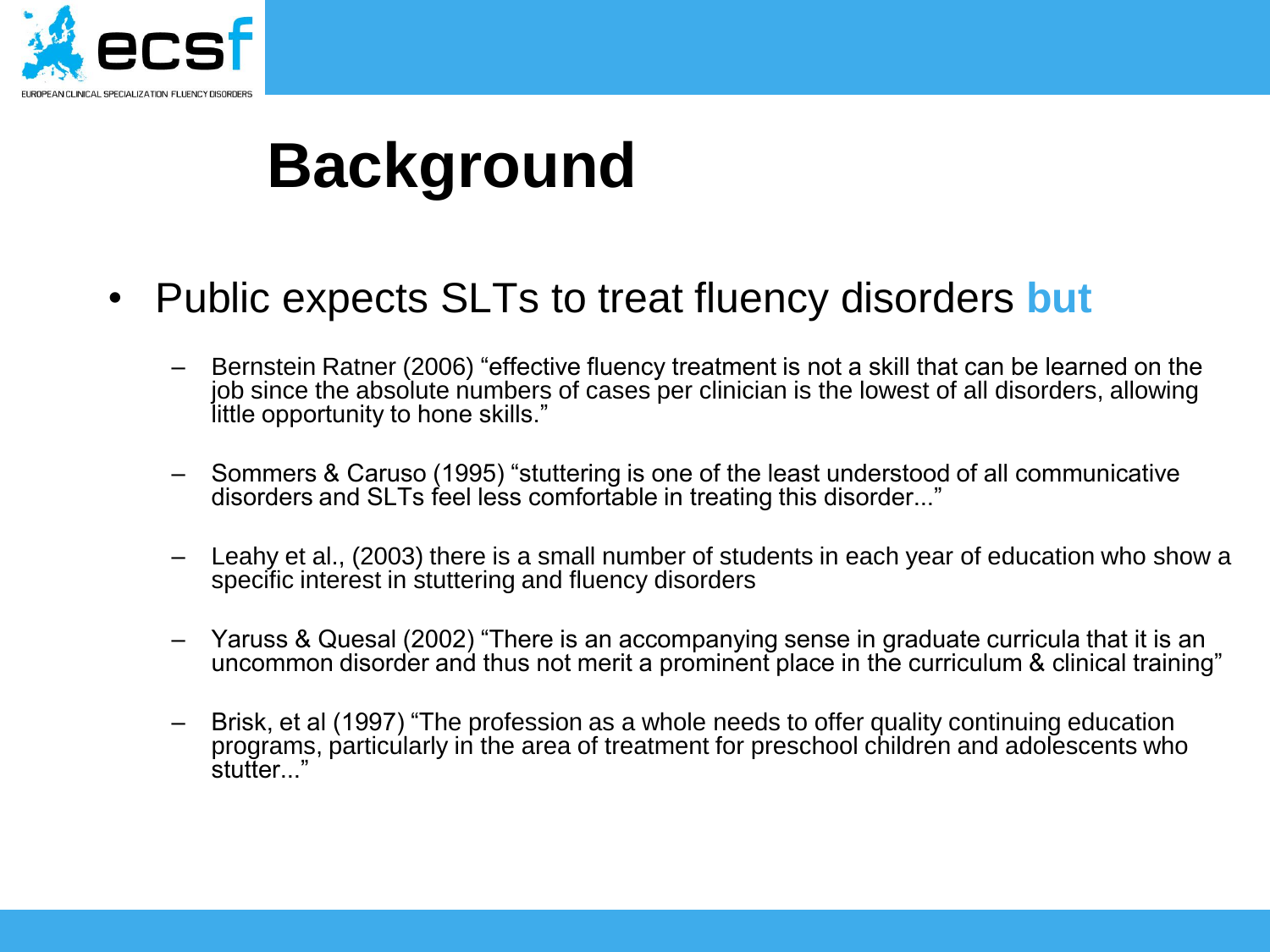

### **Background**

- Erasmus/Socrates SLT network
	- (EU Socrates grants: Intensive Programme)

>12 years 17 departments in 11 EU countries

- Harmonization of 'fluency courses' in core curricula
- Need for specialization post-qualification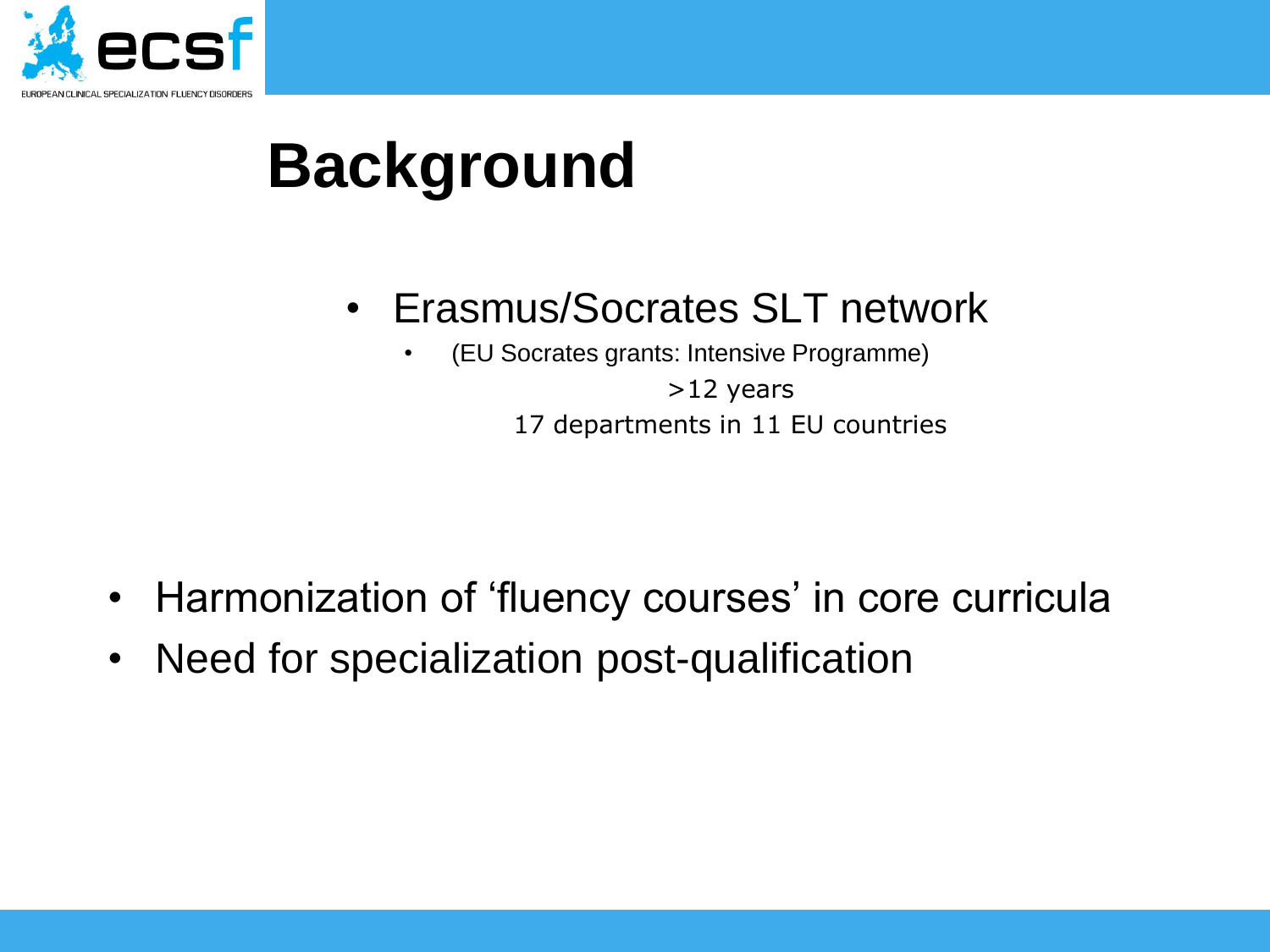

### **Background: EU specific**

• Bologna declaration (European Higher Education Area; Bologna, "99)

**1. System of easily readable and comparable degrees 2. HE in 2 cycles: UG ( 3Y.,> employment) & PG (MA/ PhD.)**

**3. Credit system (ECTS) to ensure student mobility**

**4. Student mobility and free movement shall be promoted**

**5. European co-operation in quality assurance shall be established 6. European dimension@ curricula, interinstitutional co-operation, and student/teachers mobility schemes**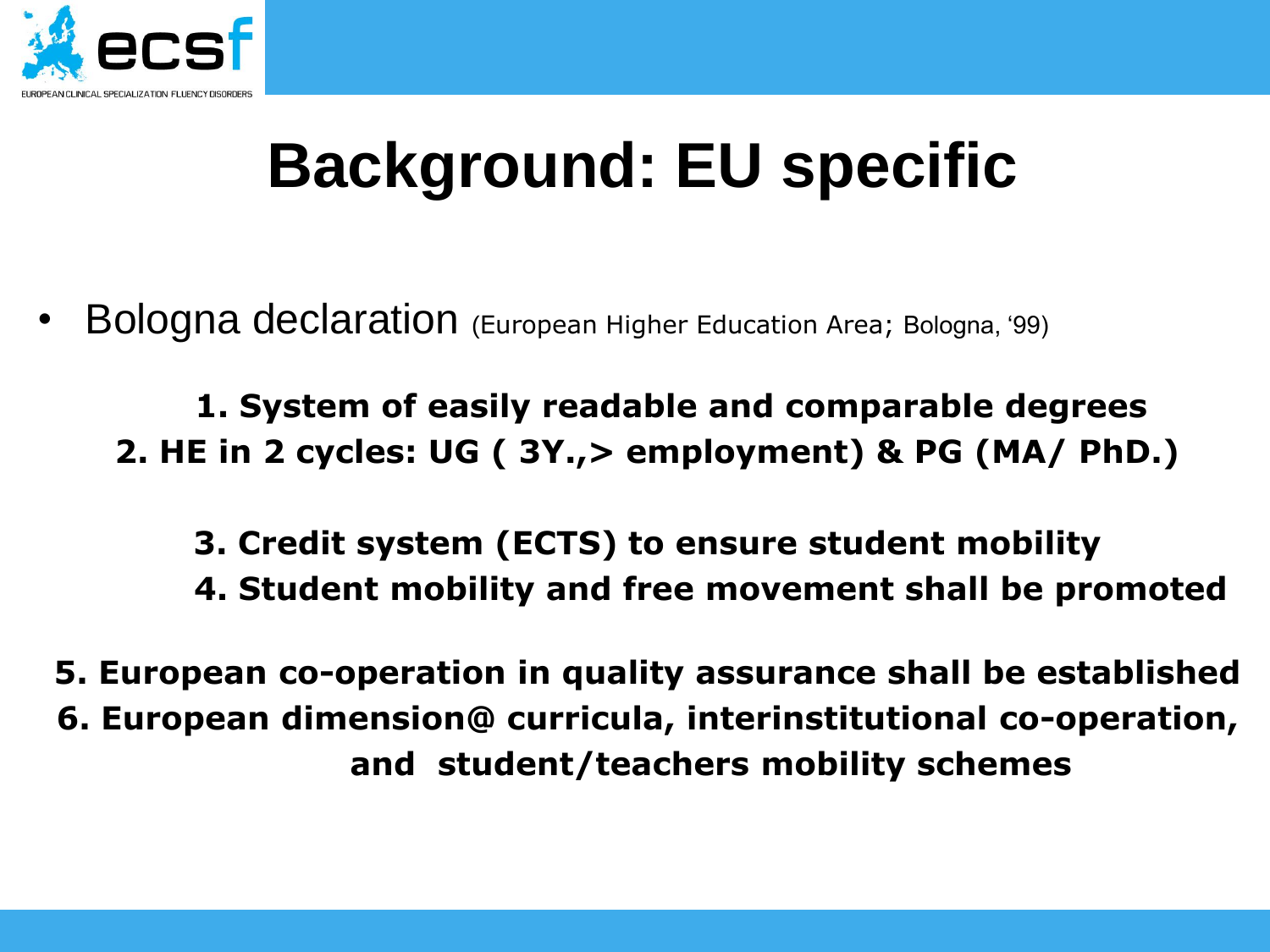

## **Goals ECSF - project**

### • 8 > 10 partners in 5 > 7 EU countries

- Belgium Lessius U College, U of Leuven, U College Bruges, Artevelde U College
- Finland U of Oulu
- Germany RWTH & U Clinic Aachen
- Ireland Trinity College Dublin
- Malta U of Malta

Netherlands U Appl. Sc. Utrecht

- Sweden U of Gothenburg
- Goals: Harmonize fluency courses in curricula **BUT** with individual differences Development of a clinical specialization course
- Procedure: Erasmus curriculum development project:

Grant: 28095-IC-1-2005-1-BE-ERASMUS-MODUC-1

2 year development ("06-"08) & implementation of Ac. Year ("07-"08)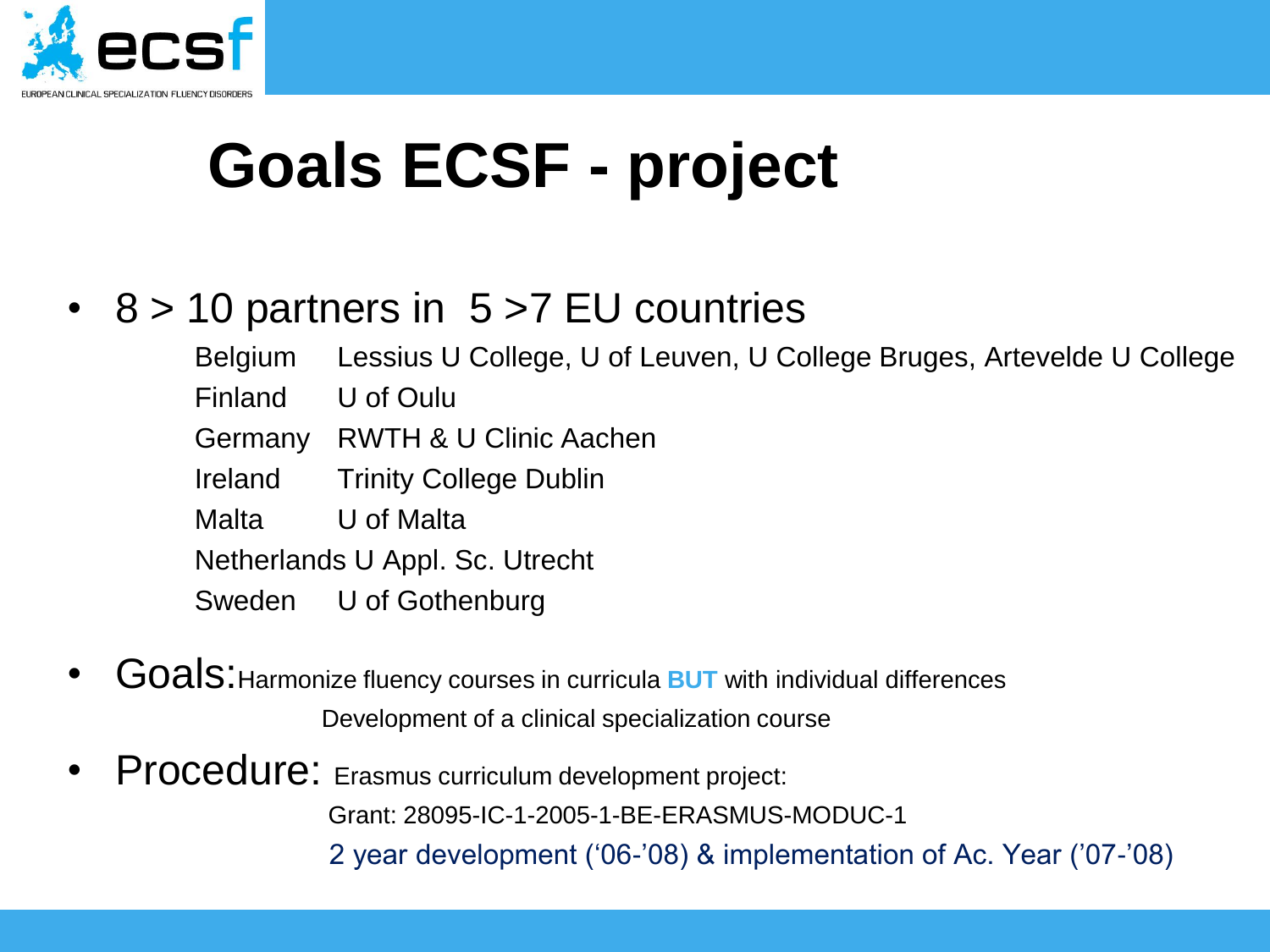

### **Project management**

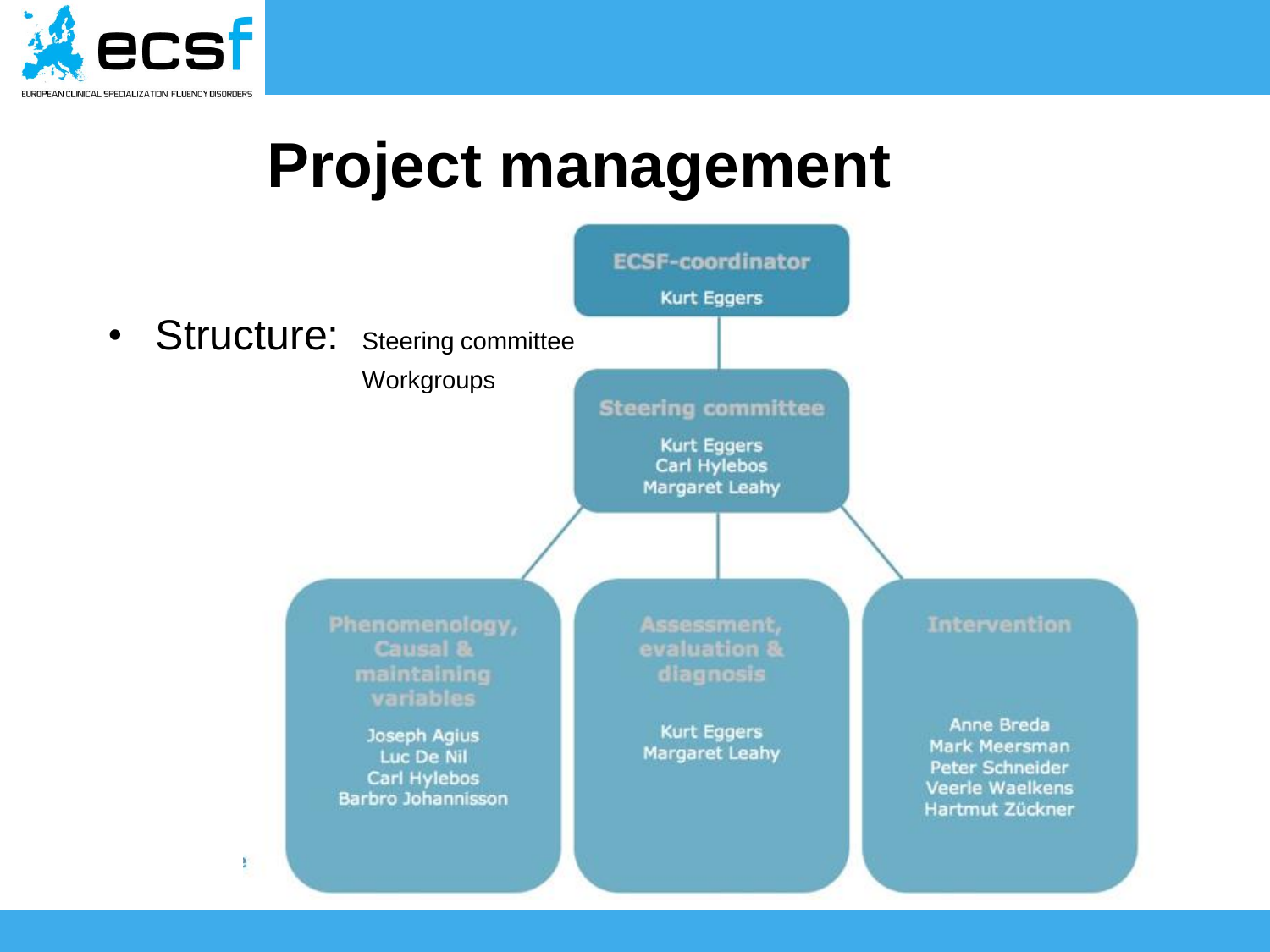

### **Project management**

- Structure: Steering committee **Workgroups**
- 2y development phase
	- \* 8 two-day general meetings: preparation, discussion, development
	- \* 3 two-day steering committee meetings: in between evaluation & steering measures
	- \* In between subgroup meetings & development of work packages/ course content
	- \* Evaluation: Students, EU commission, external specialists evaluator
- **Steps** 
	- \* Acquaintance with partner"s curricula: learning outcomes: knowledge, skills & competencies
	- > entrance levels specialization course
	- \* Core course: Unified learning outcomes (based on professional, CPLOL,& IALP profiles)
	- \* Specialization course: Unified course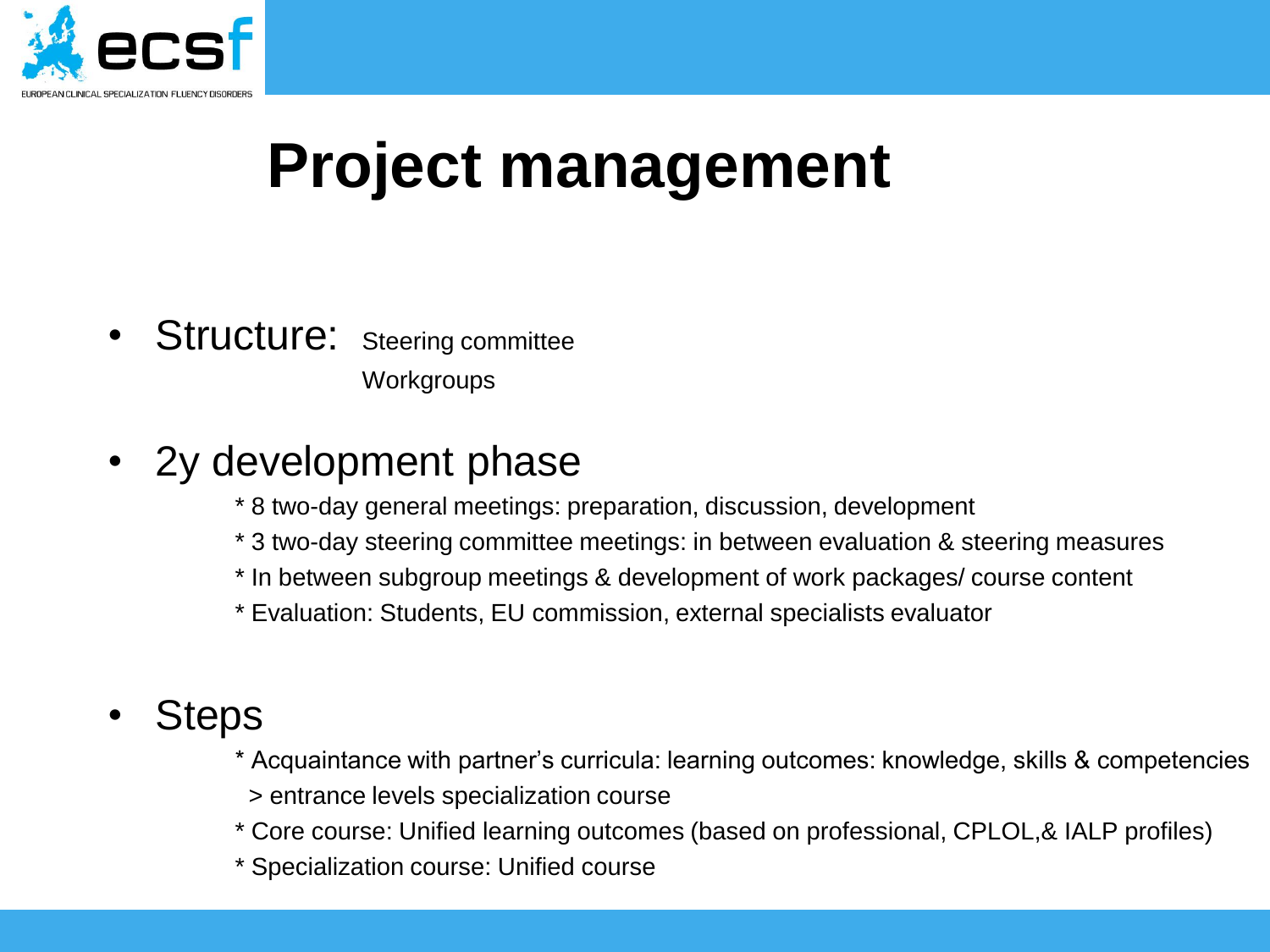

### Specific competencies related to fluency for the Ba/Ma-course

#### The graduate must demonstrate proficiency in:

#### **Prevention**

- 1. Detecting high risk in an early stage, by means of screening.
- 2. Carrying out, processing, interpreting appropriate detection instruments.
- 3. Giving relevant information concerning speech-language development and disorders.
- 4. Coaching, training or advising individuals or groups.

#### **Assessment**

5. Planning, executing, evaluating and adjusting various assessments of the client and client system using standardized procedures where possible.

- 6. Processing, analyzing and interpreting qualitative and quantitative information.
- 7. Formulating, adjusting and reporting on the (differential) diagnosis and referral to appropriate services.

#### **Intervention**

8. Developing an intervention plan, adapted to the needs of the client and client system.

9. Applying appropriate interventions, based on available evidence, in a systematic way, following methodological procedures, evaluating and adjusting appropriately.

10. Reporting on the intervention outcomes, future management, and prognosis.

#### The graduate must also demonstrate proficiency in:

- 11. Self-evaluation and discussion of one's own professional acts.
- 12. Participation on a regular basis in professional development opportunities.
- 13. Cooperating with colleagues and working in a multidisciplinary context.
- 14. Scientific reading of clinical and research literature.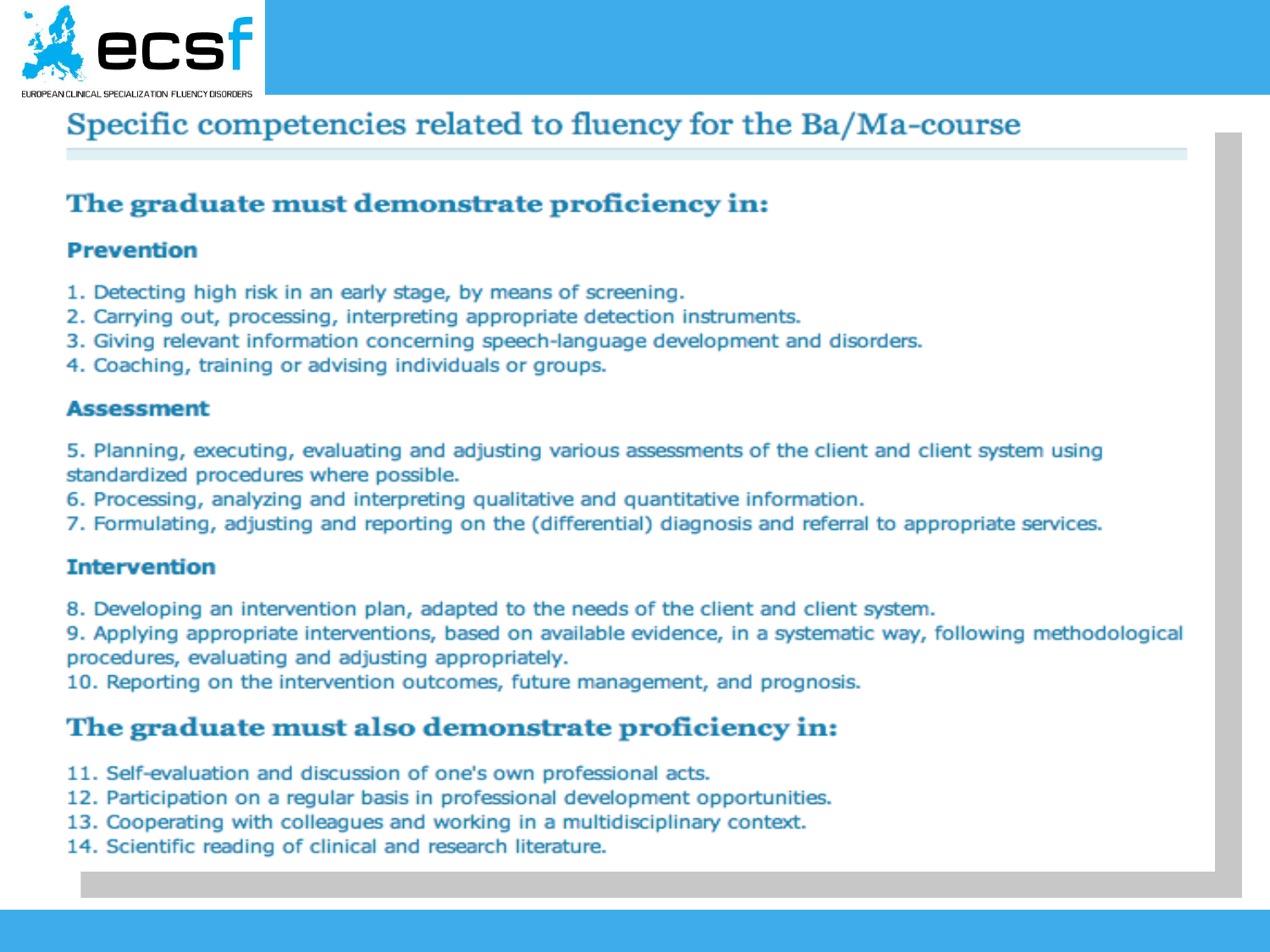

#### To acquire these competencies, students must demonstrate:

#### A. Knowledge of:

#### **Phenomenology**

Definitions on fluency and fluency disorders (developmental, neurogenic, & psychogenic stuttering, and cluttering). Fluency development. Overt and covert features of fluency disorders Psychosocial impact of fluency disorders Onset and development of stuttering. Prevalence and incidence (diff. populations).

#### **Causal and maintaining variables**

Neurological factors. Genetic factors. Linguistic factors. Psychosocial factors. Learning factors.

#### Assessment, evaluation, and diagnosis

Screening.

Interview procedure. Qualitative and quantitative assessment of overt and covert features of fluency disorders and related behaviors in different age groups (preschool & school-age children, adolescents & adults). Data analysis (interpreting and determining the functional relation between assessment data). ICF implementation. Diagnosis. Post-assessment interview (communicating assessment information to the client and significant others, e.g. parents, teachers). Evaluation report writing.

#### **Intervention**

Historical and contemporary treatment approaches, including fluency shaping and stuttering modification approaches Direct vs. indirect treatment, individual vs. group treatment, client system, treatment in different age groups (preschool & school-age children, adolescents & adults). In depth knowledge of at least 1 specific intervention approach. Intervention plan.

#### **B.** Initial therapeutic skills in:

#### **Prevention**

Analyzing disfluency and discriminating normal disfluency from a fluency disorder. Applying screening procedures. Providing appropriate information.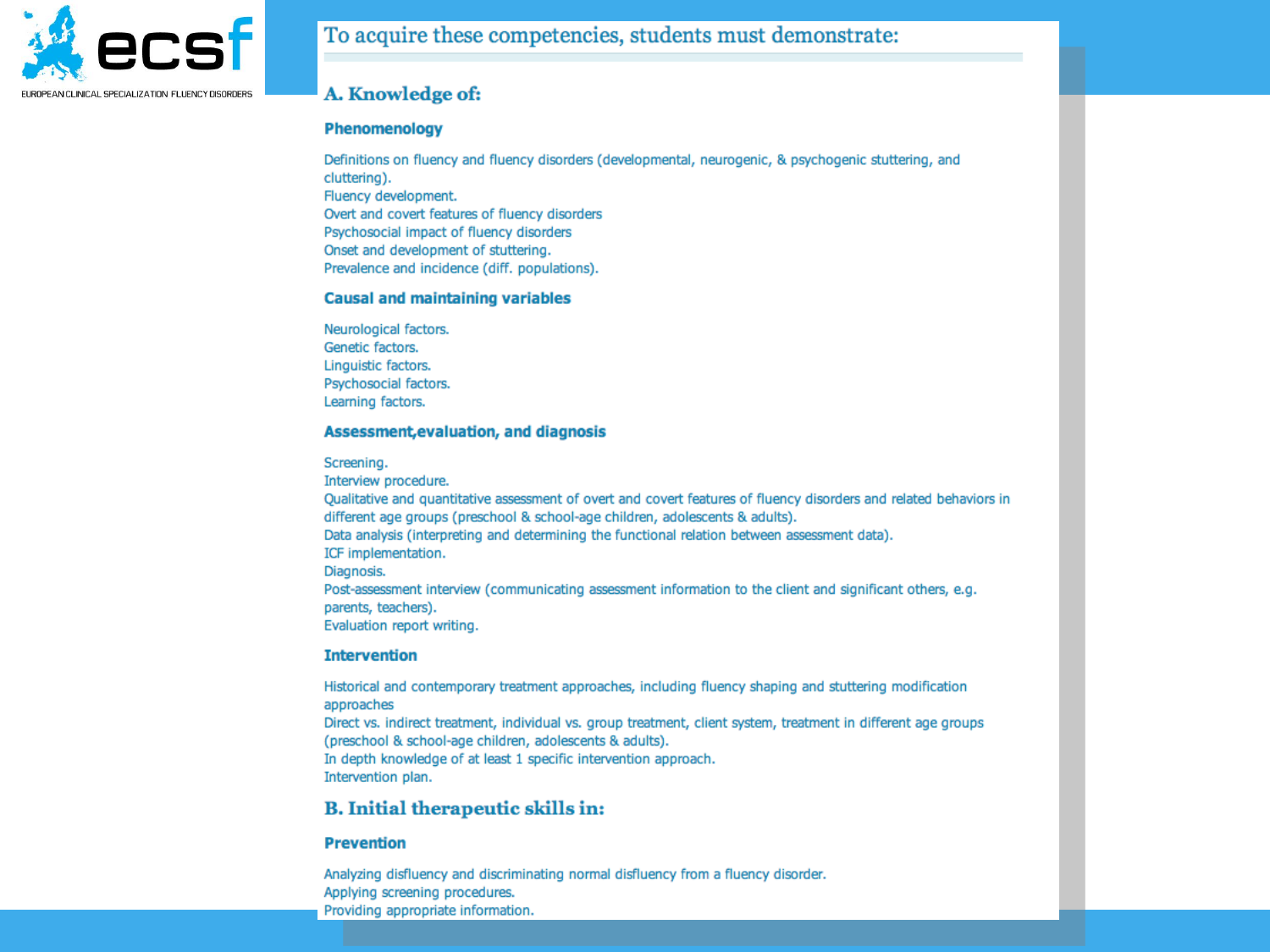

### **Development specialization course**

### • Search for:

- optimal learning environment
- compatibility with current SLT workload
- cost efficient
- optimal student recruitment
- Needed to include: lecturing + self-study

 clinical internship evaluation

- Different possible models:
	- Model 1: Uniform course taught at all participating institutes: pros-cons
	- Model 2: One period of intensive lecturing (e.g., 2-3 weeks) at location X followed by clinical internship: pros-cons
	- Model 3: Several periods of intensive lecturing at different locations with simultaneous clinical internship: pros-cons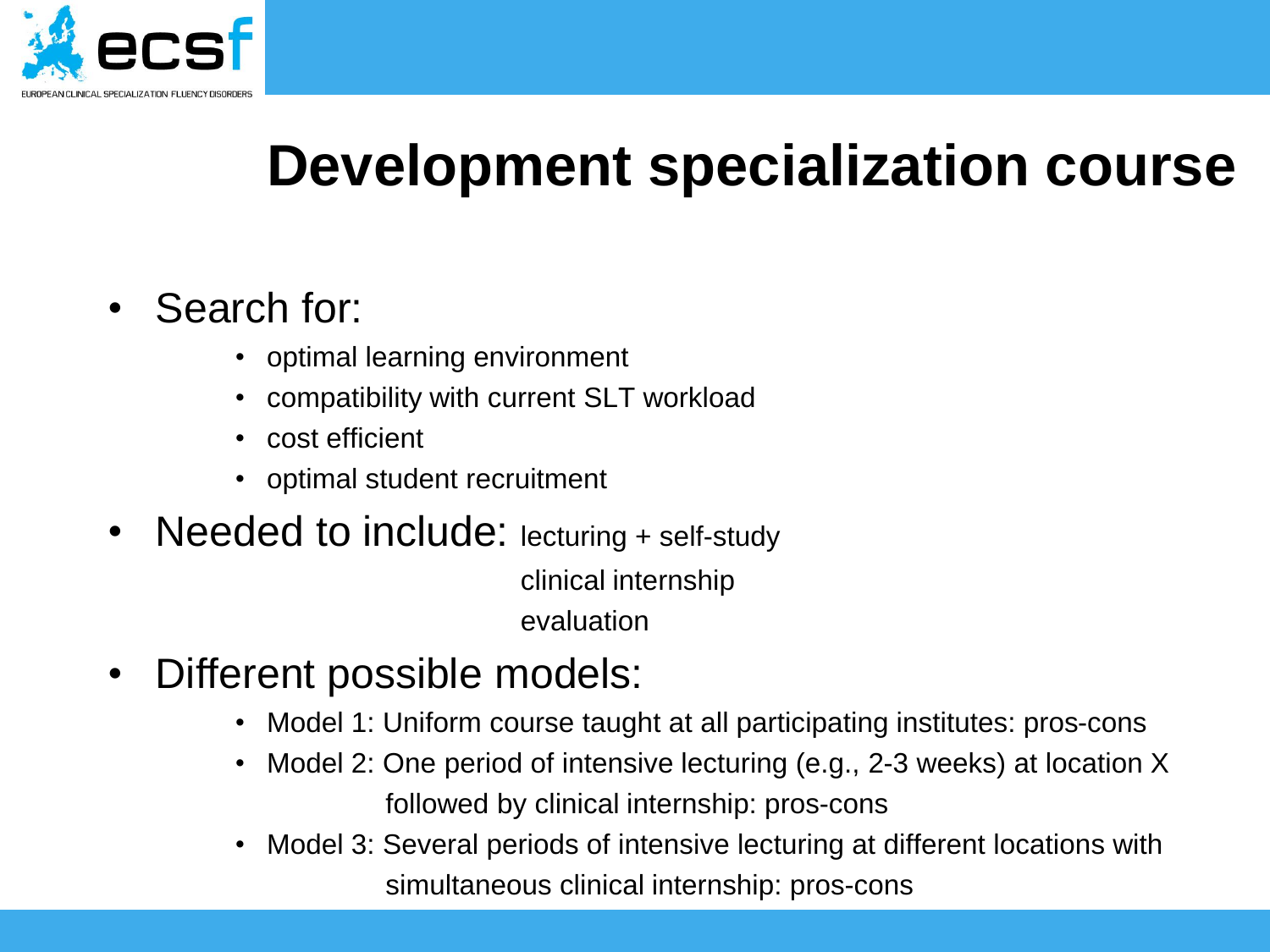

### **Development specialization course**

- Model 3:
	- 2 intensive weeks at 2 different locations
	- In between home-follow-up sessions
	- Clinical internship to start after week 1: observation + documented therapy
	- More efficient learning: preparatory reading & home assignments
	- Evaluation system that best assesses acquired competencies
	- Several therapeutic models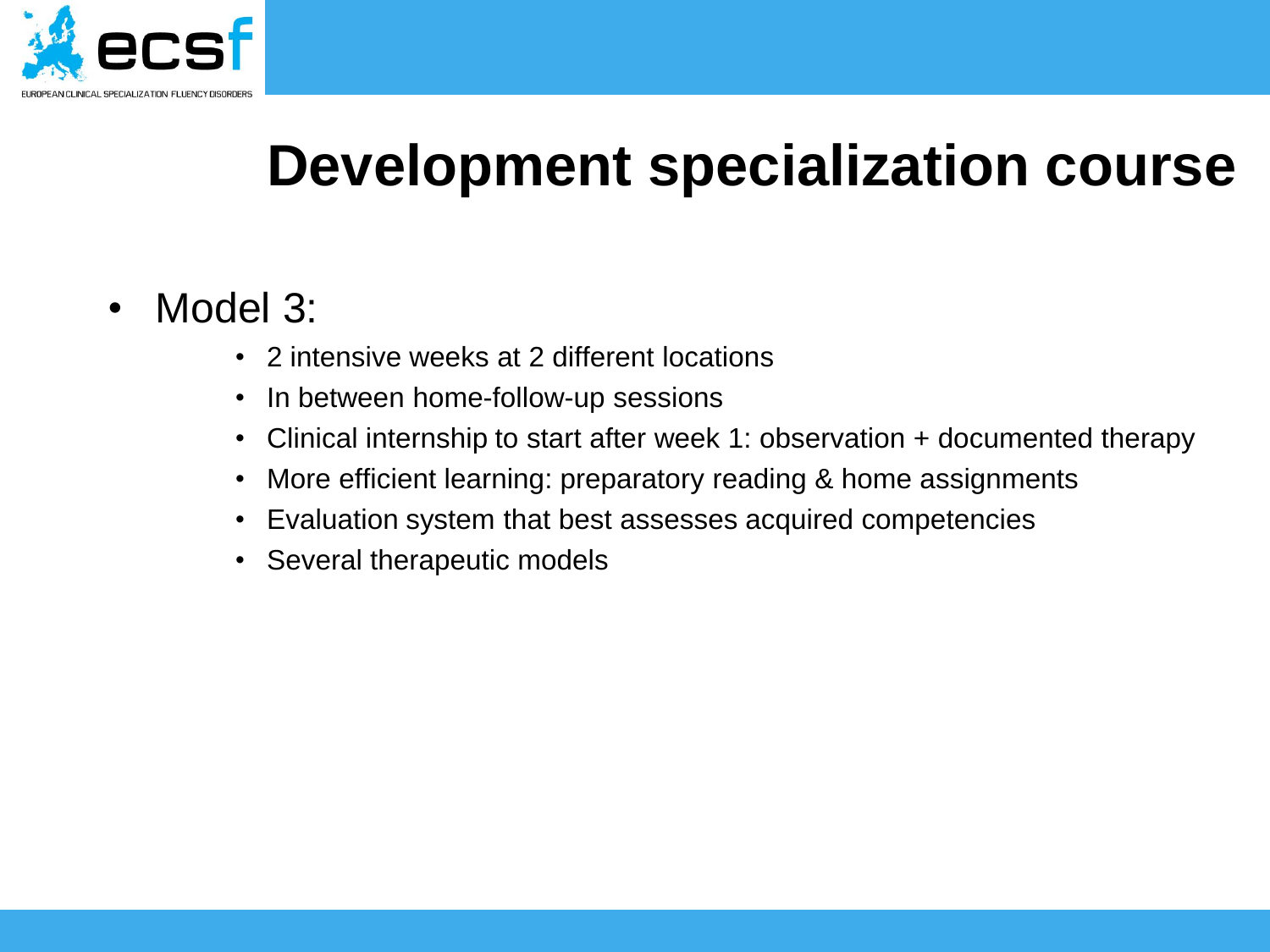

| <b>Stage</b> | Content                                                                                                   |                             | Place                                              |
|--------------|-----------------------------------------------------------------------------------------------------------|-----------------------------|----------------------------------------------------|
| Phase 0      | Student enrolment<br><b>Entrance levels</b>                                                               |                             | Participant's home                                 |
| Phase 1      | Preparatory reading and assignments for intensive<br>week 1                                               |                             | country                                            |
|              | Intensive week 1                                                                                          |                             | Abroad<br>(Lessius University<br>College, Belgium) |
|              | Home assignments                                                                                          |                             |                                                    |
| Phase 2      | 1 Follow up session end of<br>Mav<br>1 Follow up session end of<br>August/ beginning<br>September         | Clinical practice part<br>1 | Participant's home<br>country                      |
| Phase 3      | Preparatory reading and<br>assignments for intensive<br>week 2                                            |                             |                                                    |
|              | Intensive week 2 September                                                                                |                             | Abroad<br>(Trinity College,<br>Ireland)            |
|              | Home assignments                                                                                          |                             |                                                    |
| Phase 4      | 1 Follow up session<br>December<br>1 Follow up session March                                              | Clinical practice part<br>2 | Participant's home<br>country                      |
| Phase 5      | Submitting documents<br>Portfolio evaluation<br>May/June '10<br>Supplemental/Repeats August/September '10 |                             |                                                    |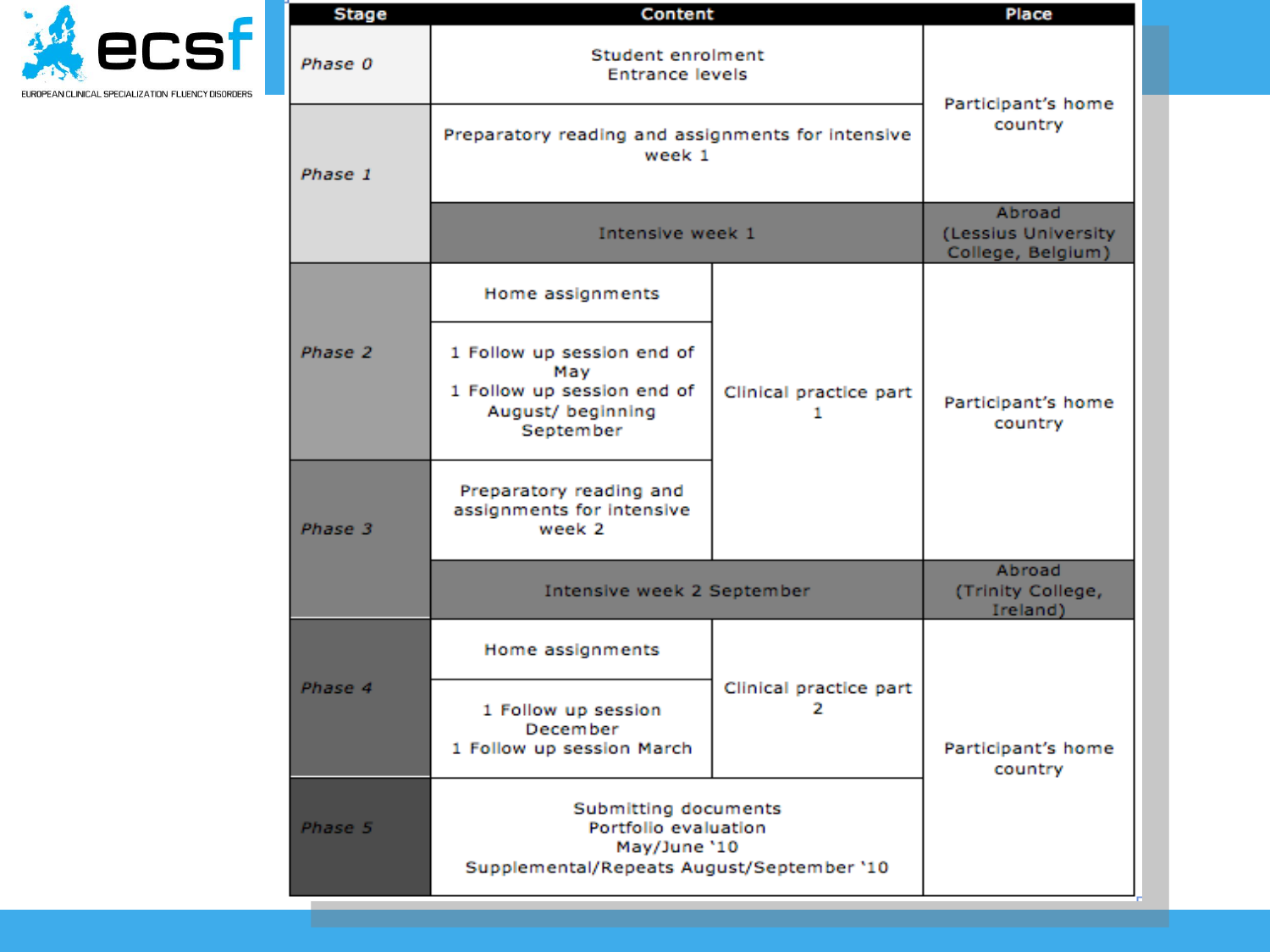

• Content: defined in competencies "enhanced proficiency"

"extra competencies"

learning outcomes

• Knowledge & skills: "in depth', extra

international fluency experts

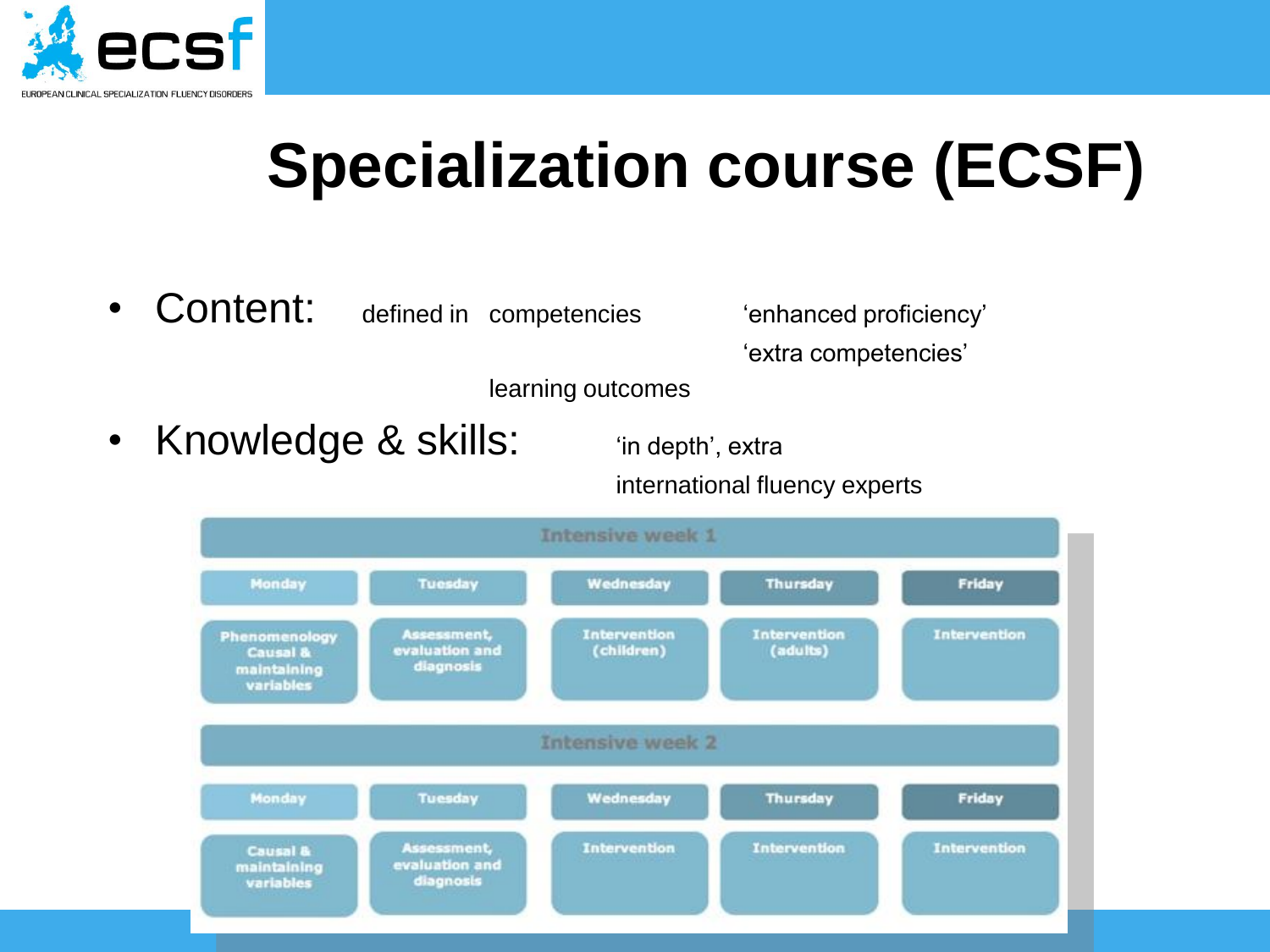

### **Learning modules**

| MODULE 1: Theoretical knowledge and specific therapeutic skills 12 ECTS*                                                      |                                                 |
|-------------------------------------------------------------------------------------------------------------------------------|-------------------------------------------------|
| Phenomenology, causal and maintaining variables<br><b>Assessment, evaluation and diagnosis</b><br><b>Intervention</b>         | <b>3 ECTS</b><br><b>3 ECTS</b><br><b>6 ECTS</b> |
| <b>MODULE 2: Clinical training and portfolio</b>                                                                              | <b>BECIS*</b>                                   |
| Clinical training (min. 120 hours)<br>a maximum of 20 hours observation<br>a minimum of 100 hours therapy<br><b>Portfolio</b> |                                                 |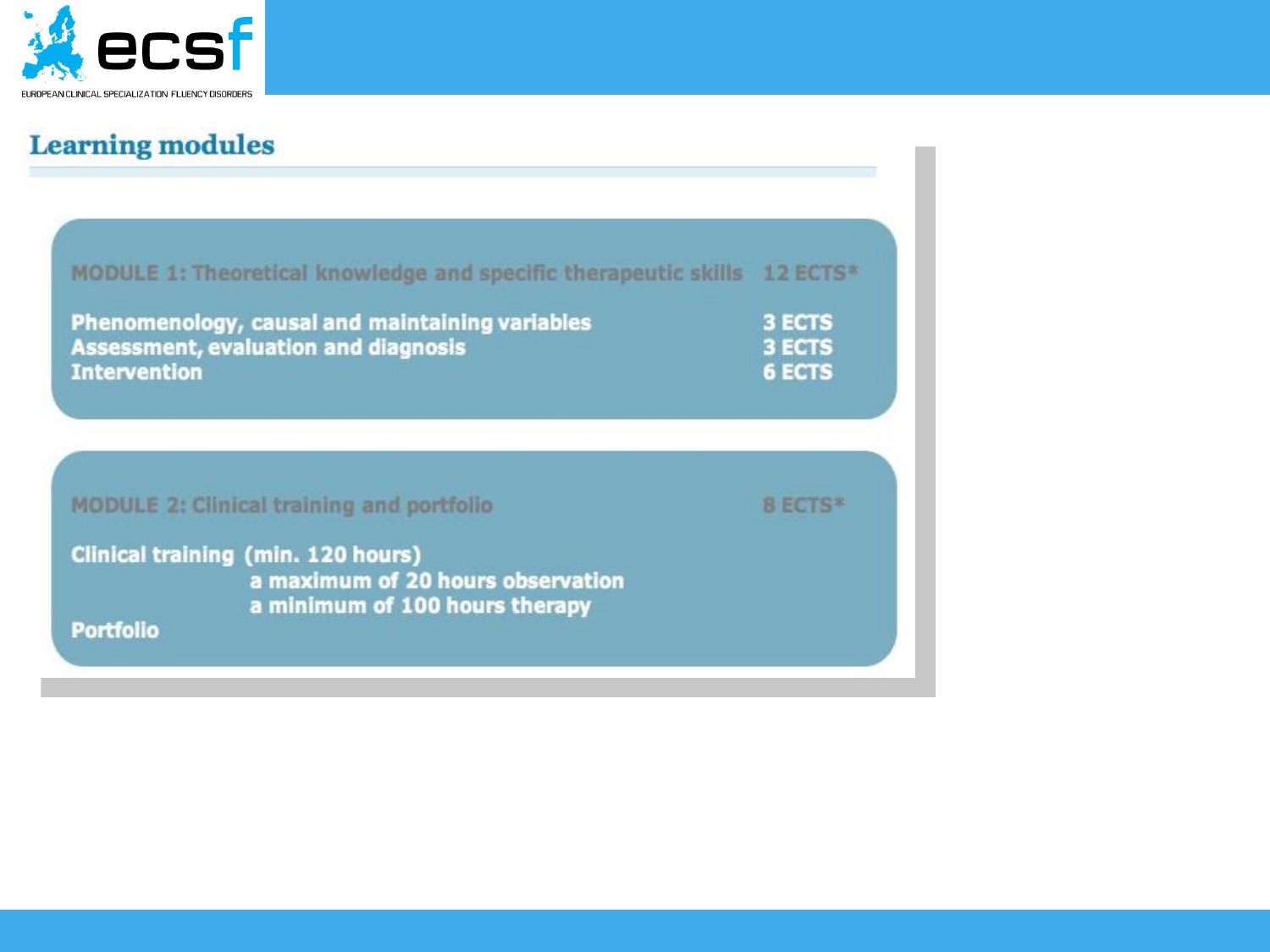

### **Learning modules**

| MODULE 1: Theoretical knowledge and specific therapeutic skills<br>Phenomenology, causal and maintaining variables<br><b>Assessment, evaluation and diagnosis</b><br><b>Intervention</b> | $12$ ECTS <sup>*</sup><br><b>3 ECTS</b><br><b>3 ECTS</b><br><b>6 ECTS</b> |
|------------------------------------------------------------------------------------------------------------------------------------------------------------------------------------------|---------------------------------------------------------------------------|
| <b>MODULE 2: Clinical training and portfolio</b>                                                                                                                                         | <b>B ECTS*</b>                                                            |
| <b>Clinical training (min. 120 hours)</b><br>a maximum of 20 hours observation<br>a minimum of 100 hours therapy<br><b>Portfolio</b>                                                     |                                                                           |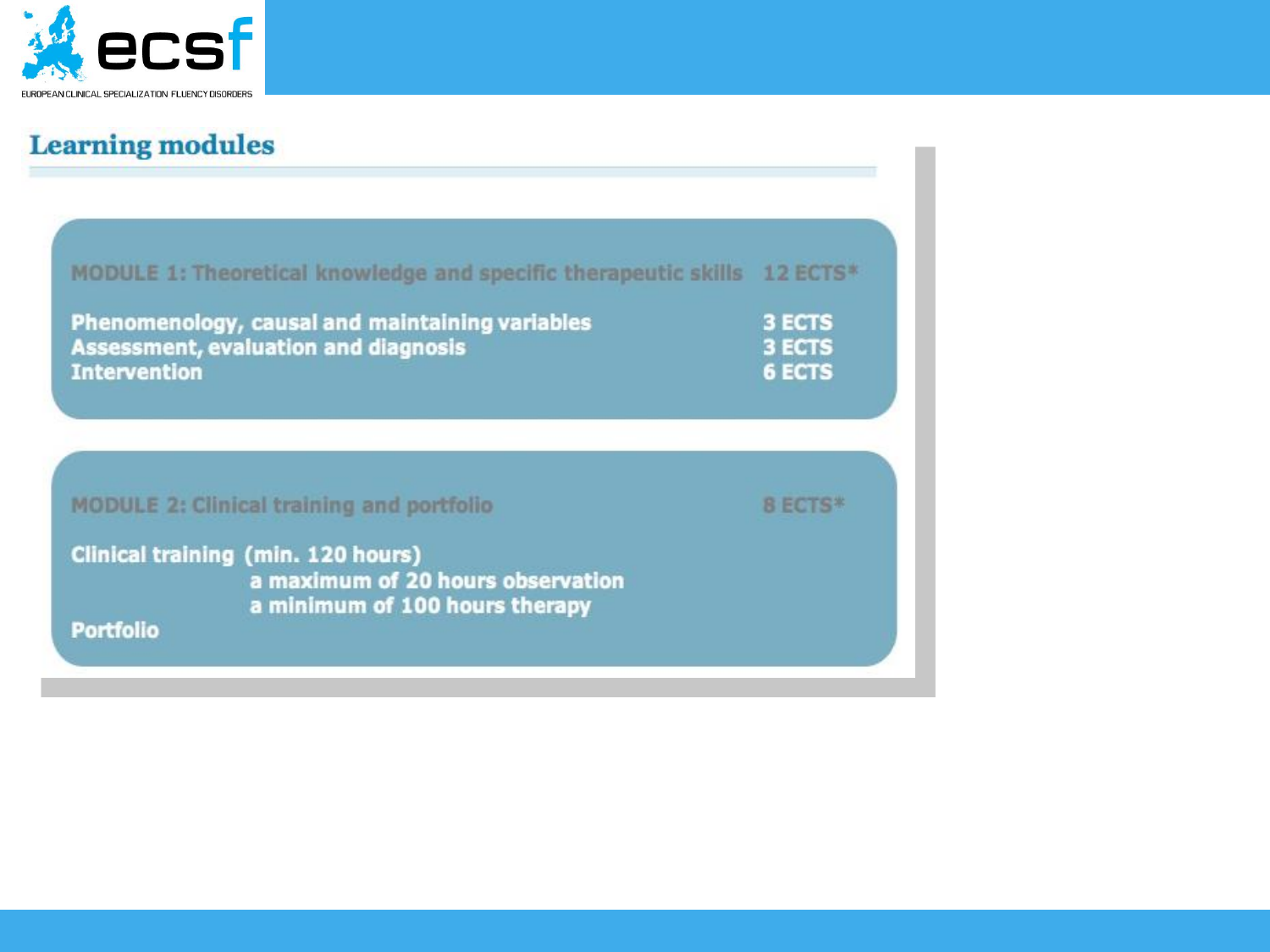

• Specialized clinical training under supervision of a fluency specialist

min. 120 h. (max 20 observation)

- External mentor: senior professional (or peer mentoring) after formal approval (criteria) min. 8 sessions
- ECSF-coach: guiding & steering of learning process portfolio follow up & evaluation min. 4 sessions oral case presentations during final session
- E-learning platform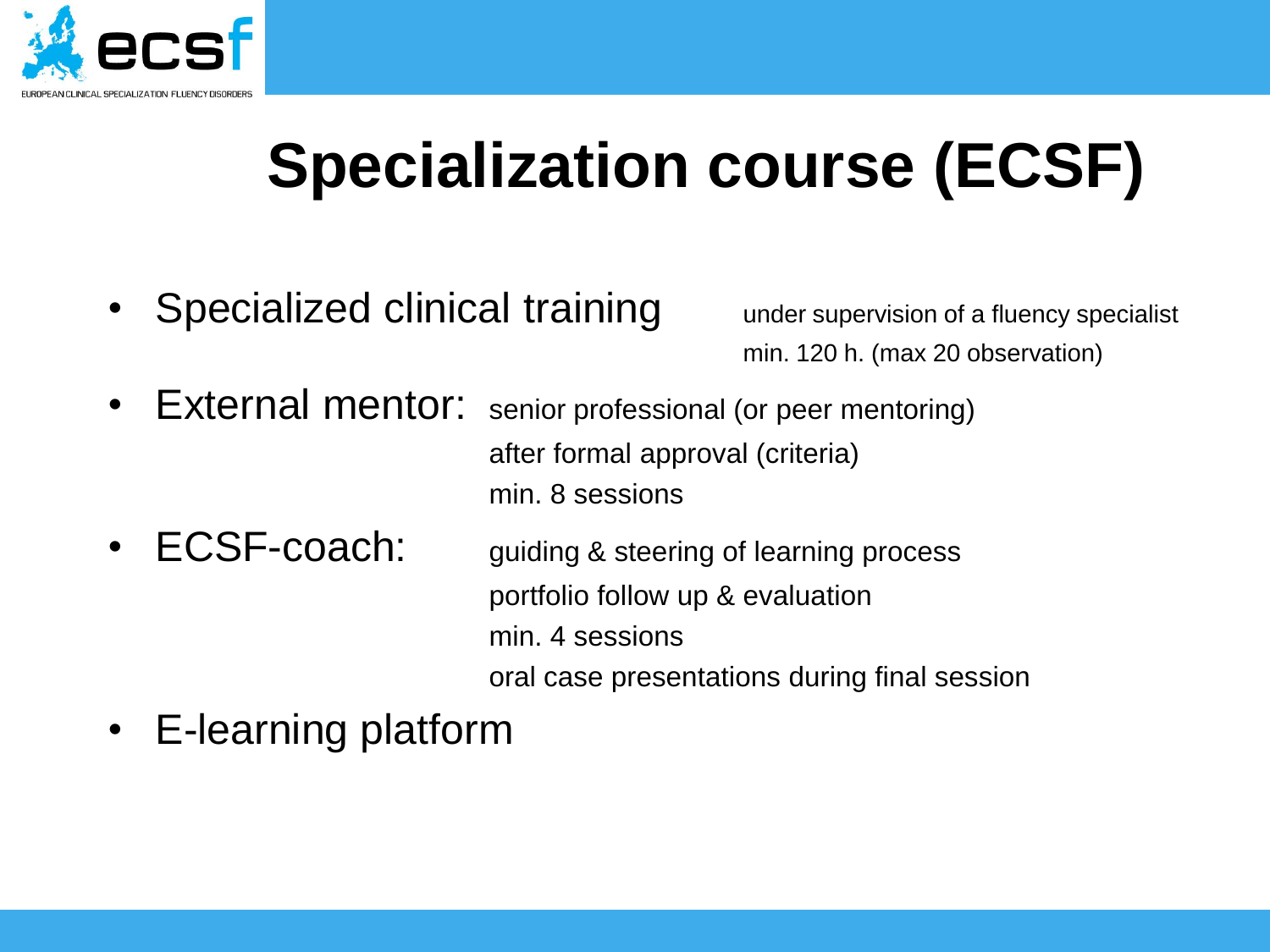

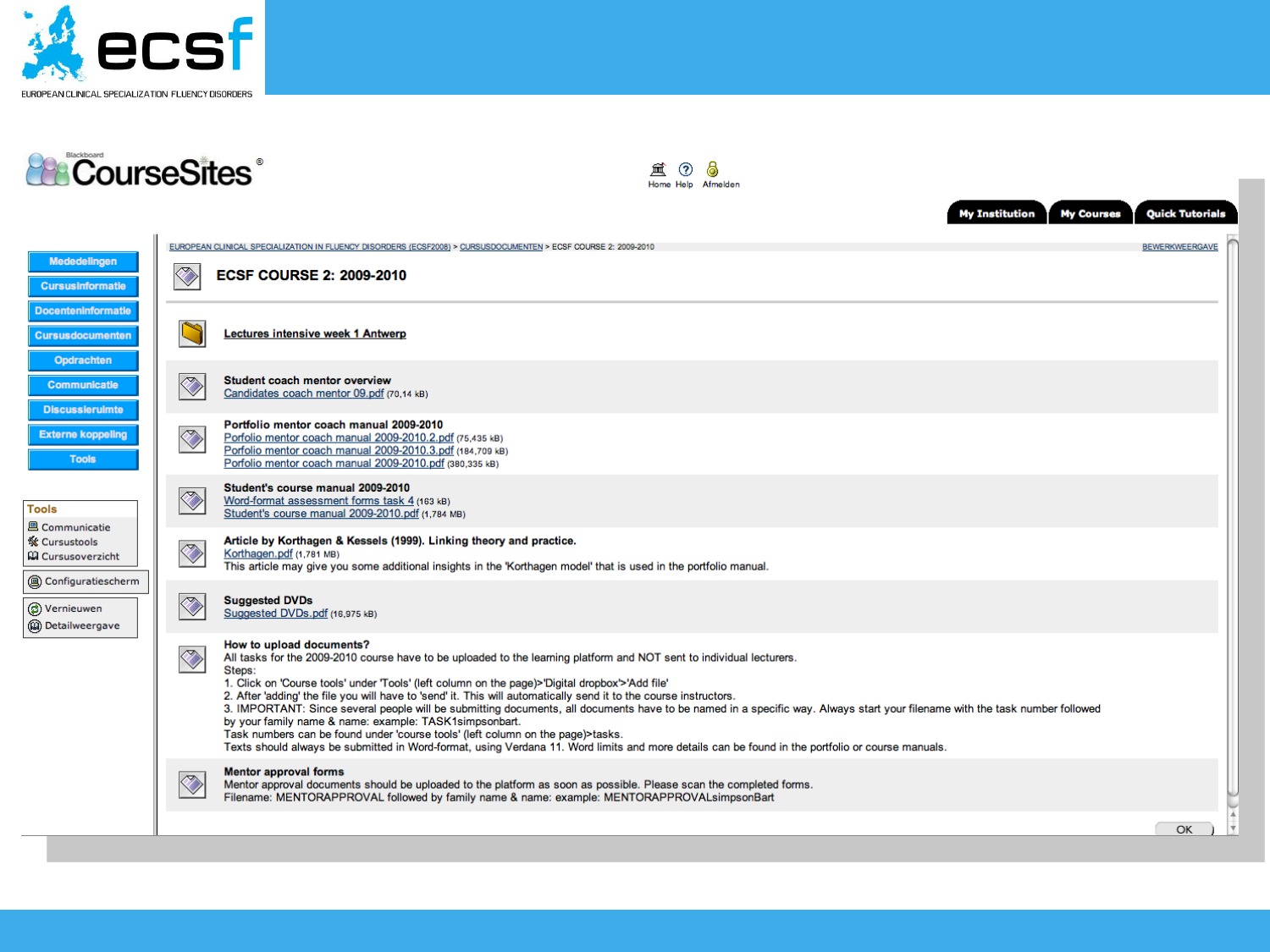

- Preparatory reading
- Home & group assignments: Critical reviews

Papers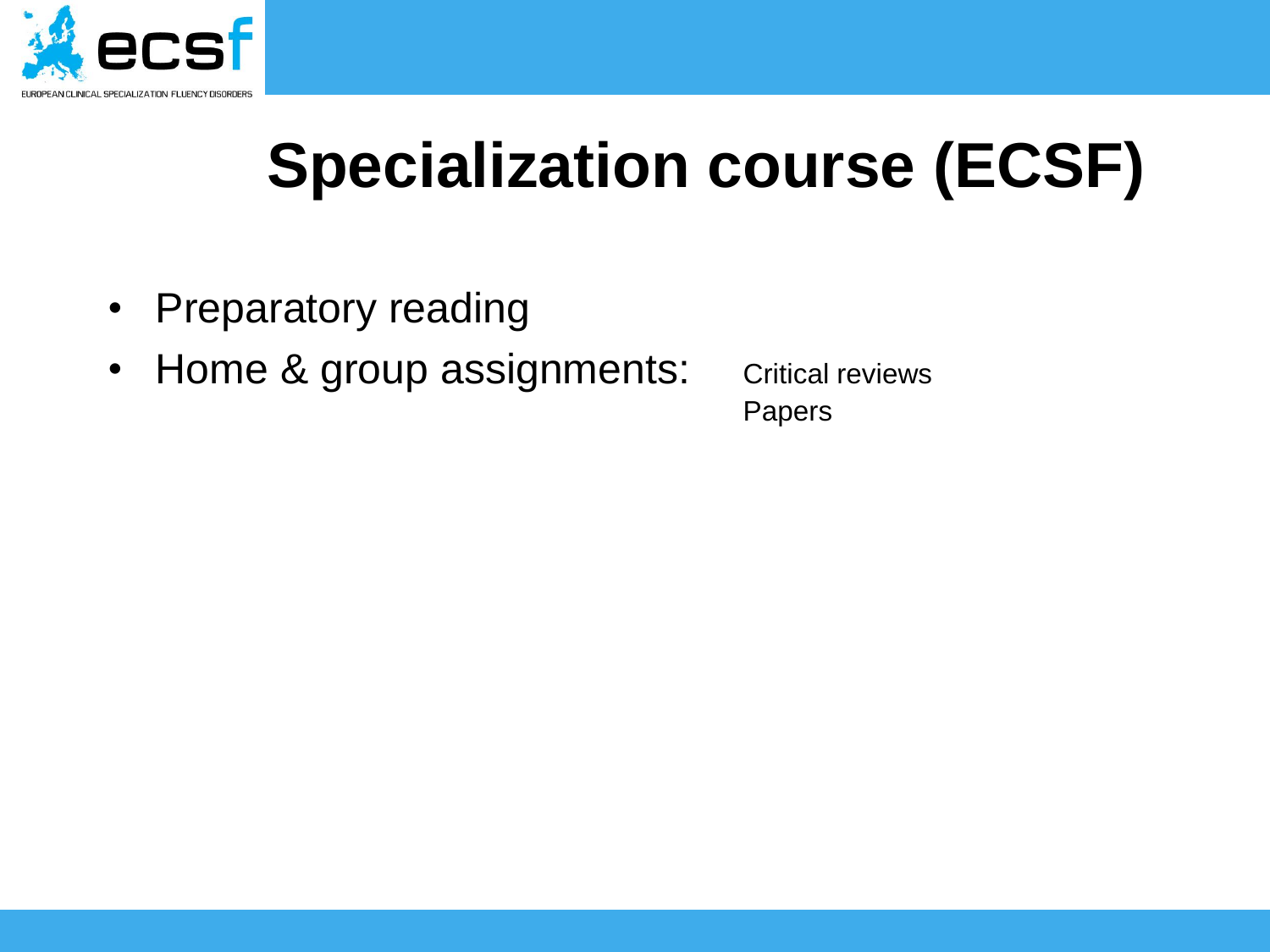

- Preparatory reading
- Home & group assignments: Critical reviews

Papers

- Portfolio
	- Objectives taking responsibility for learning process & demonstrating progress taking control of learning through reflection, planning and execution demonstration of acquired necessary competencies
	- Content a complete overview of the specialization process 2 case studies + evidence (forms, questionnaires, therapy reports, videos,…) written reports of reflection activities report of the mentor ('grandfathering') continuous evaluation reports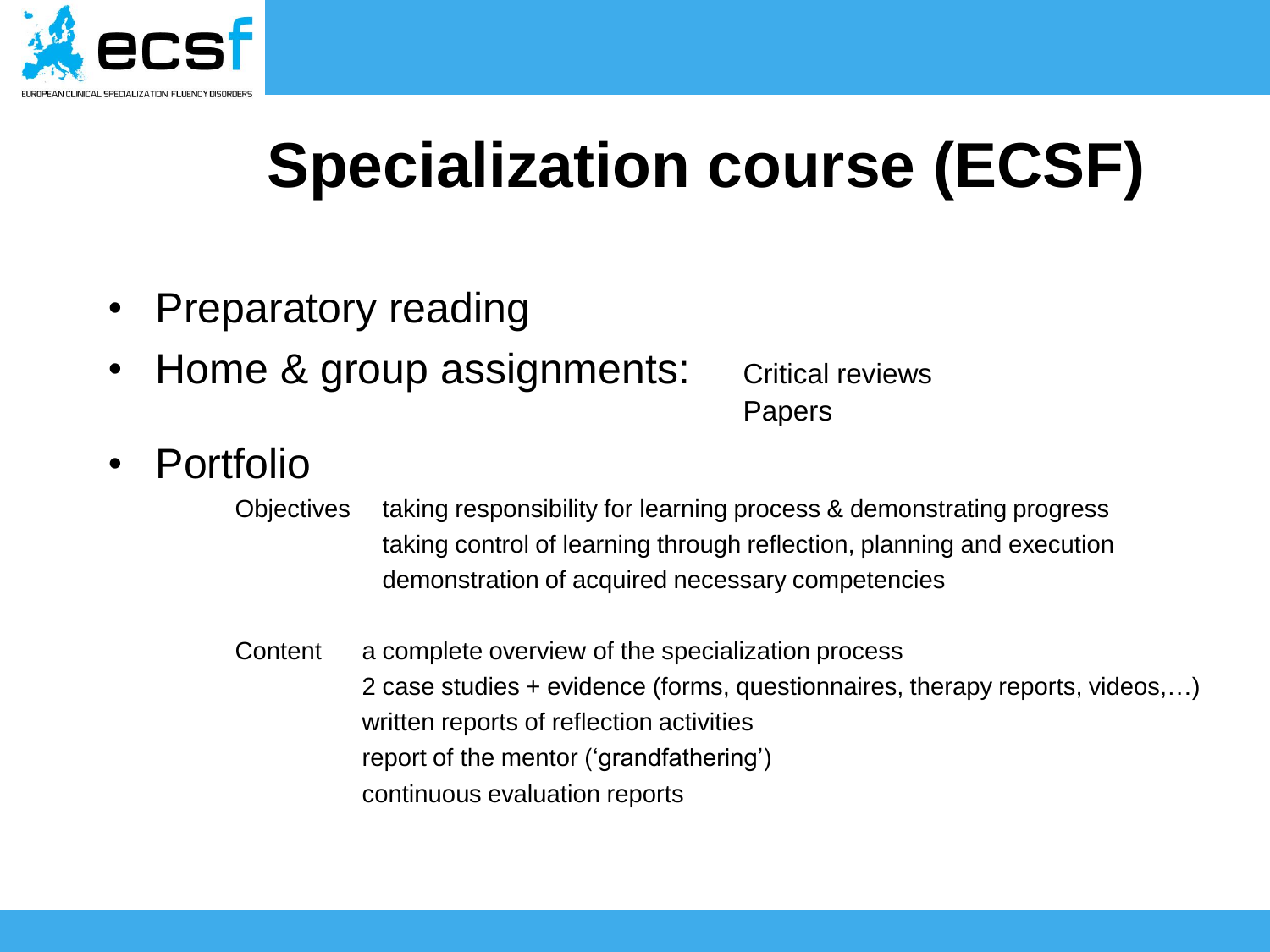

### **EU, participant and external review**

- EU commission: "a very well performed and managed project where all planned outcomes are being fulfilled"
- Participants: Overall session formats: all averaged 'very good' to 'excellent' Practical & useful information: Lecturer's ability to present information: Overall course evaluation: Working points: 'long lecturing days', timely feedback, ...
- ASHA fluency specialist

-very suitable pedagogical approach

-Redundancies in some of the lectures, readings

Overall: *"It is simply a miracle to see the level of organization, content and commitment that has gone into this effort."*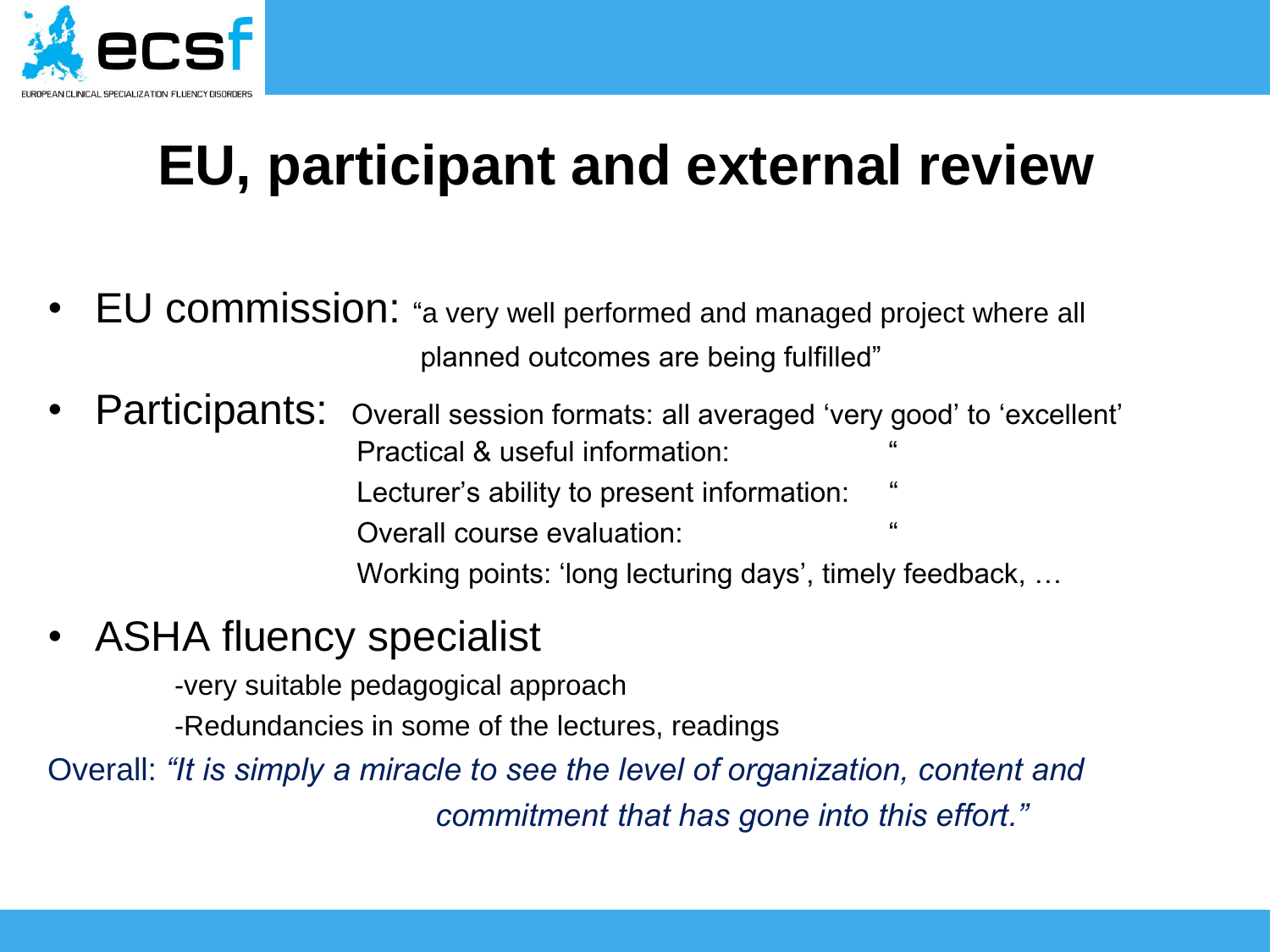

## **Current Development & goals**

• Partnerships with EU representative organizations both for clinicians and for clients **CPLOL:** Standing Liaison Committee of Speech and Language Therapists **ELSA:** European League of Stuttering Associations ELSA: to ensure that PWS are involved as consumers, advisors….

Associate members now include: **Michael Palin Centre** (London, UK) and **Stammering Support Centre, north of England.** 

- To increase involvement of interested parties from universities around Europe
- To develop content in light of research and practice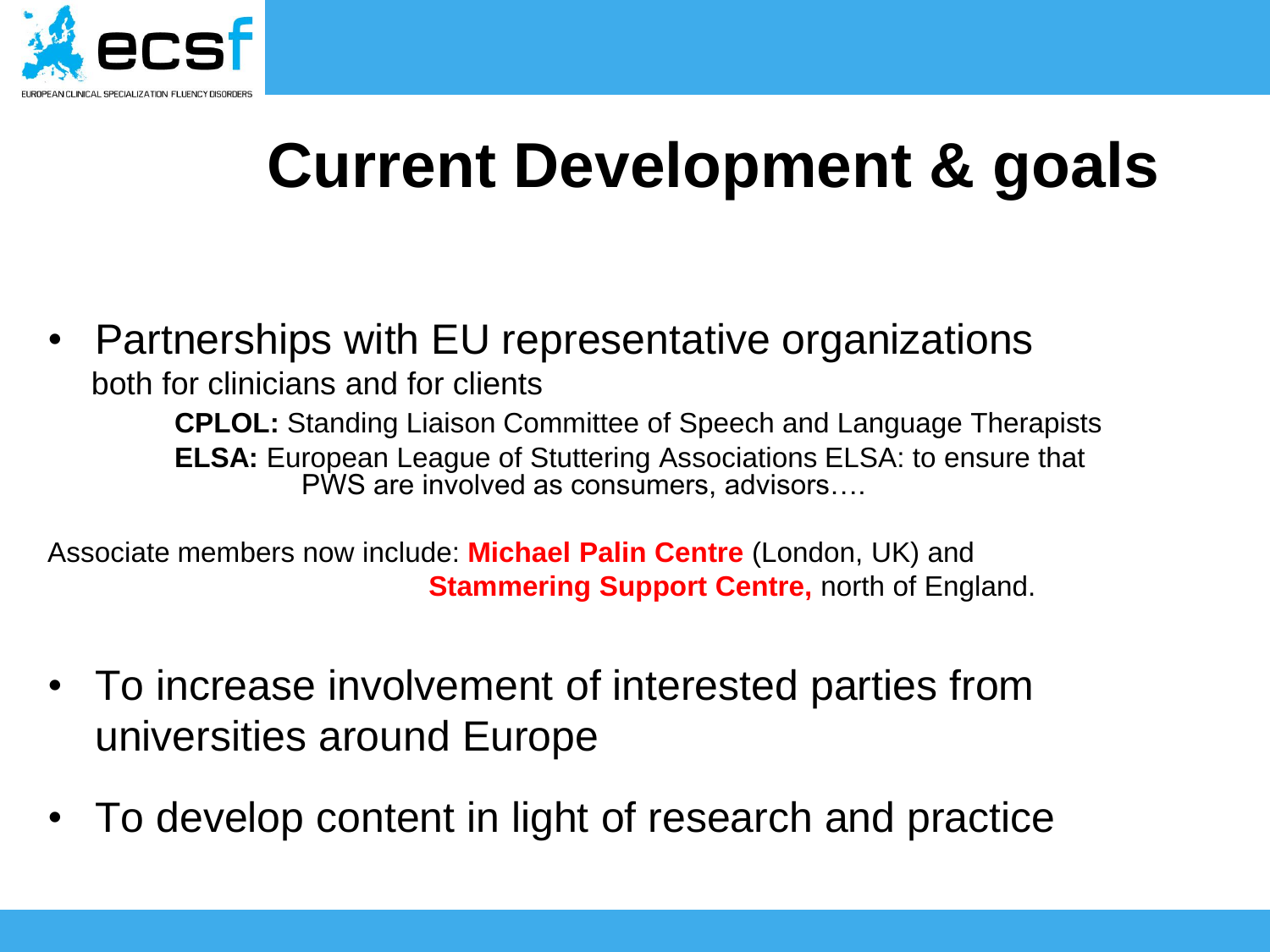

### **Current Development & goals**

- To invite evaluations from outside groups
- Setup of follow up system of continuing education of graduates
- Possibly future recognition of EU fluency specialists
- Biennial EU symposium on Fluency Disorders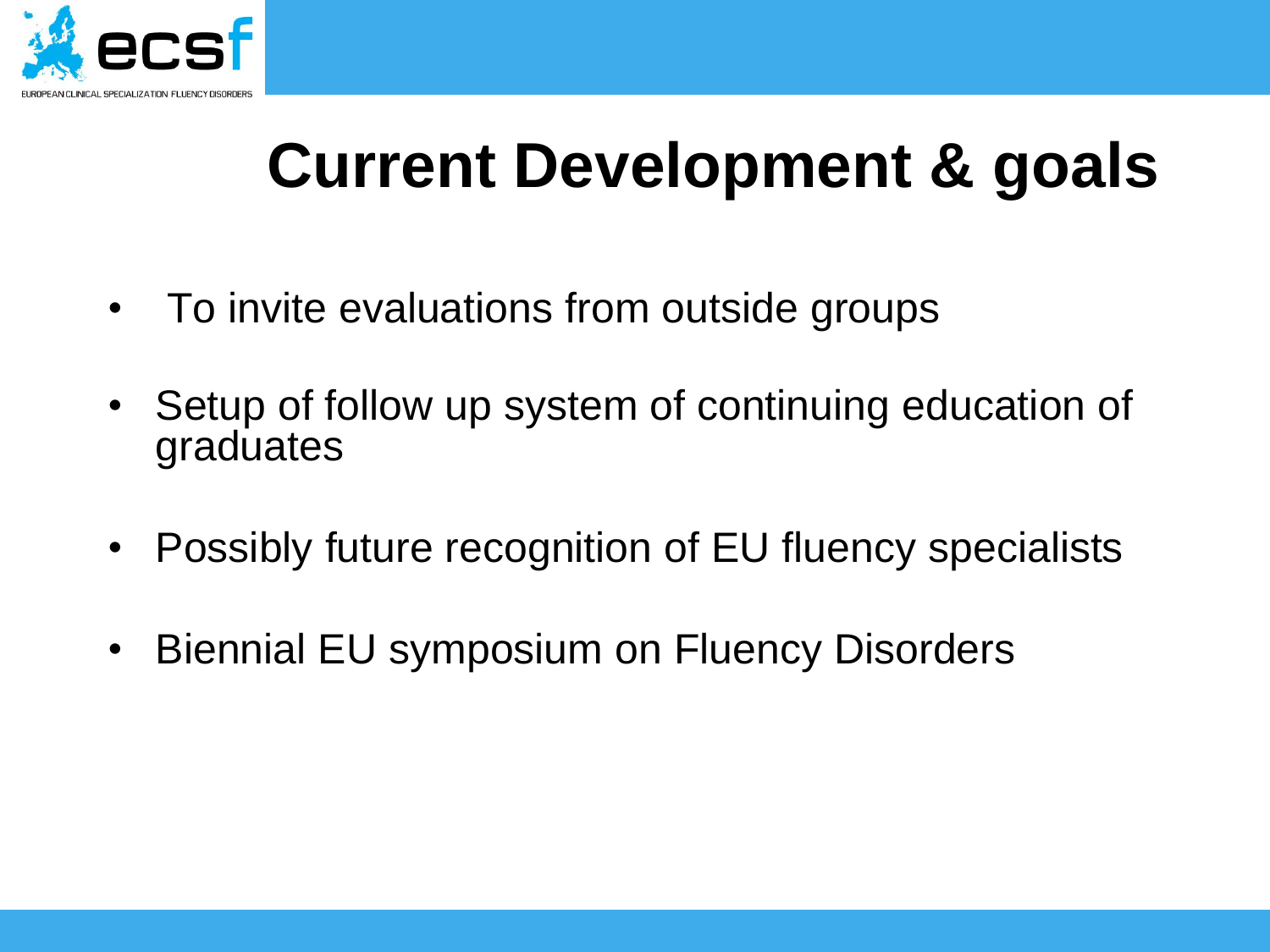



EUROPEAN CLINICAL SPECIALIZATION FLUENCY DISORDERS



# **FLUENCY**

| » Home                       |  |
|------------------------------|--|
| » About ECSF                 |  |
| » The course                 |  |
| <b>DECONSUMERS</b>           |  |
| 9912912<br>» News and Events |  |
| <b>D</b> Contact             |  |
|                              |  |
|                              |  |



#### **Welcome to ECSF**

The 'European Clinical Specialization in Fluency Disorders' is a groundbreaking initiative in the field of fluency disorders. The program was developed by eight different universities and colleges in five European countries. The 'ECSF' is a oneyear program - compatible with the workload of an SLT - for speech-language therapists wanting to become European **Fluency Specialists.** 

Graduates of this course will distinguish themselves by their outstanding ability, in-depth knowledge and expertise in the field of fluency disorders. This program provides specialist knowledge and skills, that can be recognized by your local professional body as important criteria leading to clinical specialization.

> Subscribe to the mailing list Newsletter

To receive the latest news in your mailbox.

subscribe

#### **ECSF** - Latest news

**Login Students Ba/Ma Course** 

Click here to login

> Application procedure

course? Read more

**Login Students Specialization Course** 

Interested in applying for the specialization

"I felt privileged to be part of the course..." "Very invigorating but challenging..."

New call for applications '10-'11.<br>Funding underdeveloped countries.

Feedback of the current students

Click here to login

#### **European Symposium on Fluency Disorders**

The biennial European Symposium on Fluency Disorders is an initiative of the ECSFconsortium and focuses on causal and contributing factors as well as on intervention related topics.

2010 More information will be posted soon.

15 MAY 2009